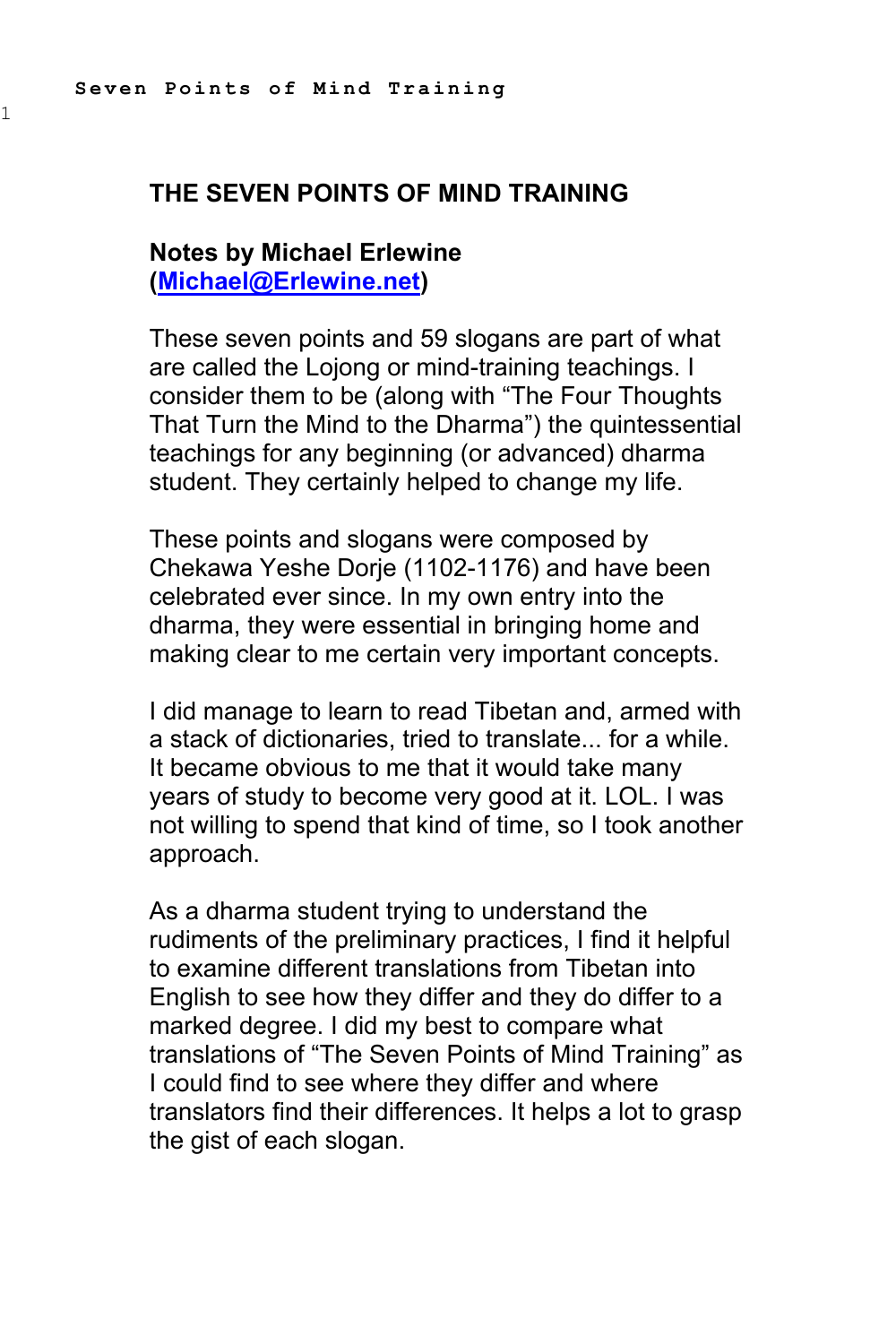2

There are a great many translations readily available online for comparison. I have gathered a few together here so that we can compare. I found the Western lama Ken McLeod to be very dedicated to sharing this particular information and, early-on, McLeod's book "The Great Path of Awakening" (which covers these slogans) was (and still is) one of my most treasured dharma books. We invited McLeod to our dharma center to teach. It was great to be with someone who totally cares about these slogans and had done as much to share them as McLeod has. If you don't have his book, it is invaluable IMO. One needs to read the commentaries and related materials. Here it is:

The Great Path of Awakening (translator Ken McLeod)

*https://www.amazon.com/Great-Path-Awakening-Cultivating-Compassion/dp/1590302141/ref=sr\_1\_1?s=books&ie =UTF8&qid=1530710631&sr=1- 1&keywords=great+path+of+awakening*

Another, equally good, translation is this one:

"Training the Mind" (translator Chögyam Trungpa)

https://www.amazon.com/Training-Cultivating-Loving-Kindness-Chogyam-Trungpa/dp/1590300513/ref=sr\_1\_1?s=books&ie=UT F8&qid=1530710816&sr=1- 1&keywords=trungpa+training+the+mind

TRIANGULATING TRANSLATIONS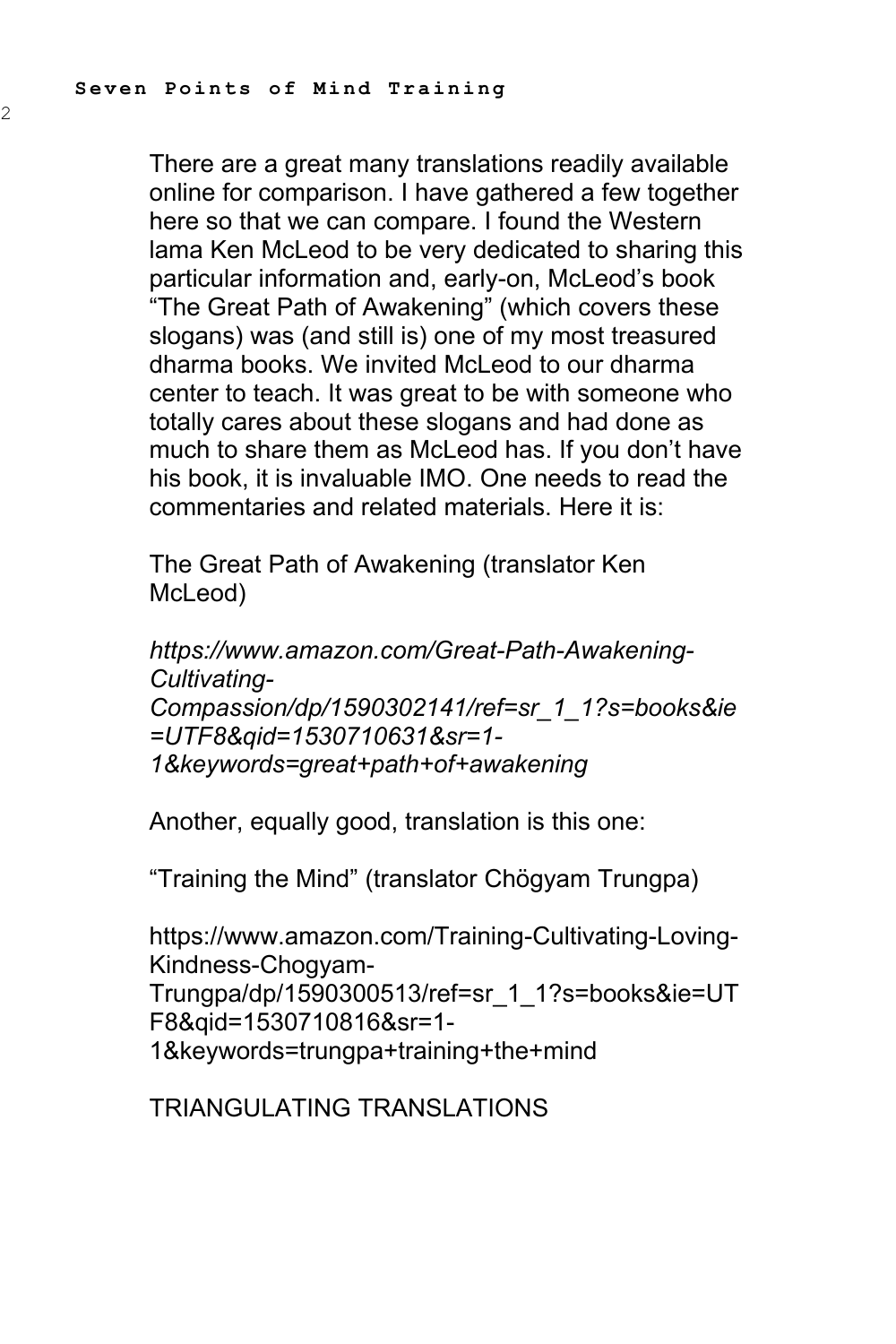Here are the Seven Points of Mind Training (59 slogans) in different translations. By reading them against one another, I can usually pull out the main meaning or gist of each slogan. Give it a shot. And do search out the entire teachings (and books), which are not presented here.

### **Point One: Preliminaries Which Are A Basis For Dharma Practice.**

#### **#1**

3

First, train in the Preliminaries. (T, NT, G) First, learn the preliminaries. (M, KM) First train in all the preliminary practices. (SF)

### **Point Two: The Main Practice, Which is Training in Bodhicitta.**

#### **#2**

Regard all dharmas as dreams. (NT) All dharmas should be regarded as dreams.(T) Think that all phenomena are like dreams. (M) Regard all phenomenon as dreams. (KM) Consider all dharmas to be like a dream. (G) Consider all phenomena as a dream. (SF)

#### **#3**

Contemplate the nature of unborn insight (T) Examine the nature of unborn awareness. (M, KM, NT, SF) Examine the nature of the unborn mind. (G)

#### **#4**

Self-liberate the antidote (T, NT) Let even the remedy itself go free on its own. (M) Even the remedy is freed to subside naturally. (KM)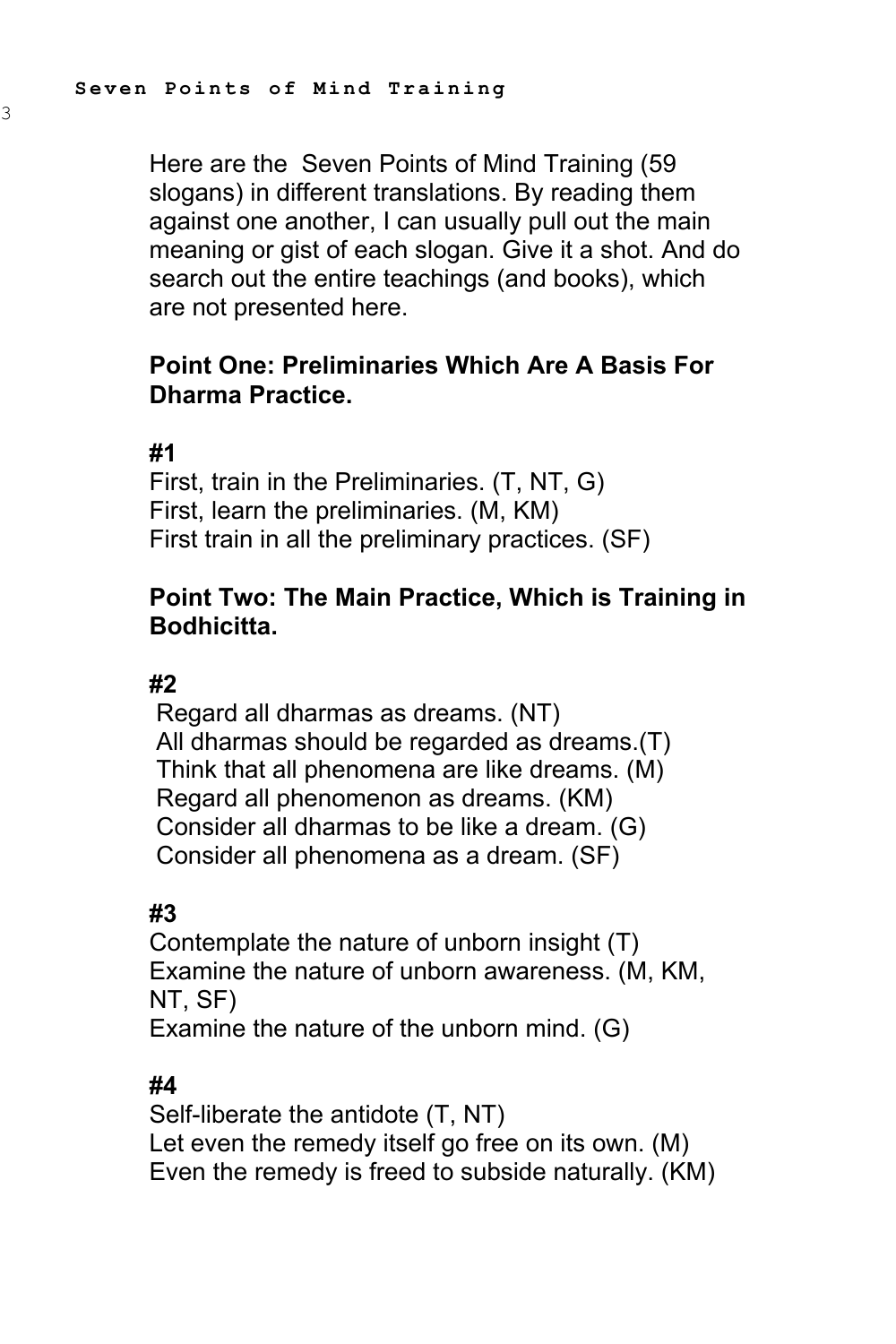The opponent itself (is free) on its own ground. (G) The remedy itself is released in its own place. (SF)

### **#5**

4

Rest in the nature of alaya, the essence. (NT) Rest in the nature of alaya (T)

Settle in the nature of basic cognition, the essence. (M)

Rest in the nature of all, the basis of everything. (KM) Place the essence of the path in the state of the foundation of all. (G)

Place (your meditation) on the nature of the foundation of all: the essence (of the path). (SF)

#### **#6**

In post-meditation, be a child of illusion. (NT) In the post-meditation experience,

One should become a child of illusion. (T)

Between sessions, consider phenomena as phantoms.(M)

In the post-meditation practice,

Be a child of illusion. (KM)

In the meditation break, be a creator of illusion. (SF)

# **#7**

Sending and taking should be practiced alternately. These two should ride the breath. (NT)

Sending and taking should be practiced alternately. That alternation should be put on the medium of the breath. (T)

Train in joining sending and taking together. Do this by riding the breath. (M)

Train in taking and sending alternately. (KM)

Practice interwoven giving and taking.

Ride upon the moving breath. (G)

Practice a combination of both giving and taking.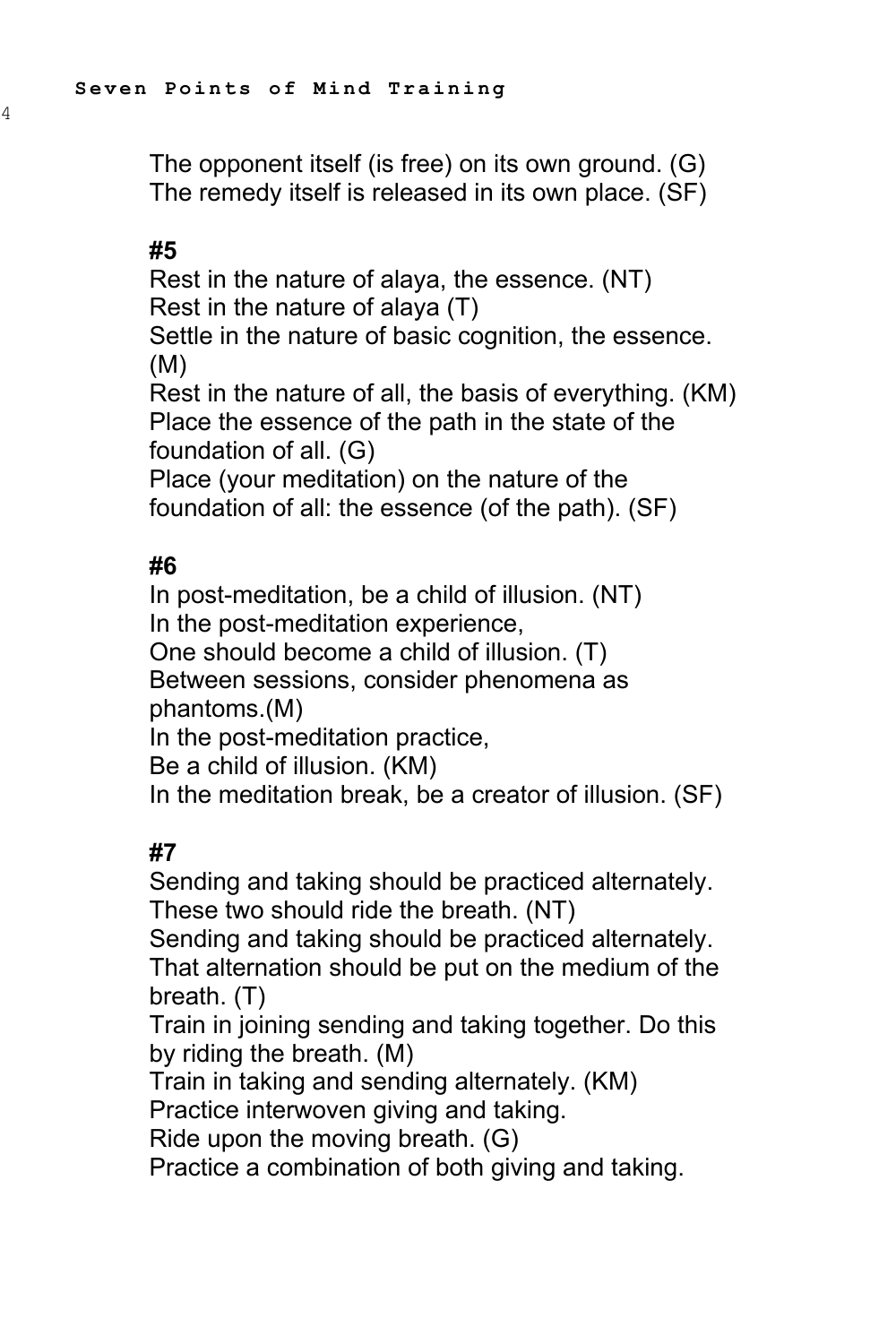Commence taking progressively from your own side. Place these two astride the breath. (SF)

### **#8**

5

Three objects, three poisons, and three seeds of virtue. (NT)

Three objects, three poisons, and three virtuous seeds. (T)

Three objects, three poisons, three bases of virtue. (M)

Three objects, three poisons, three seeds of virtue. (KM)

Practice on the three objects, three poisons and three roots of virtue. (G)

There are three objects, three poisons,

And three sources of virtue. (SF)

### **#9**

In all activities, train with slogans. (NT) Train with these sayings in all activities. (T) Train with phrases in every mode of behavior. (M) Use sayings to train in all forms of activity. (KM) In order to remember this,

Recite it in words throughout all activities. (G) Practice every activity by these words. (SF)

### **#10**

Begin the sequence of sending and taking with yourself. (NT)

The sequence of exchange begins with oneself. (T) Begin the development of taking with yourself. (M) Begin the sequence of exchange with yourself. (KM) Begin taking with yourself. (G)

Commence taking progressively from your own side. (SF)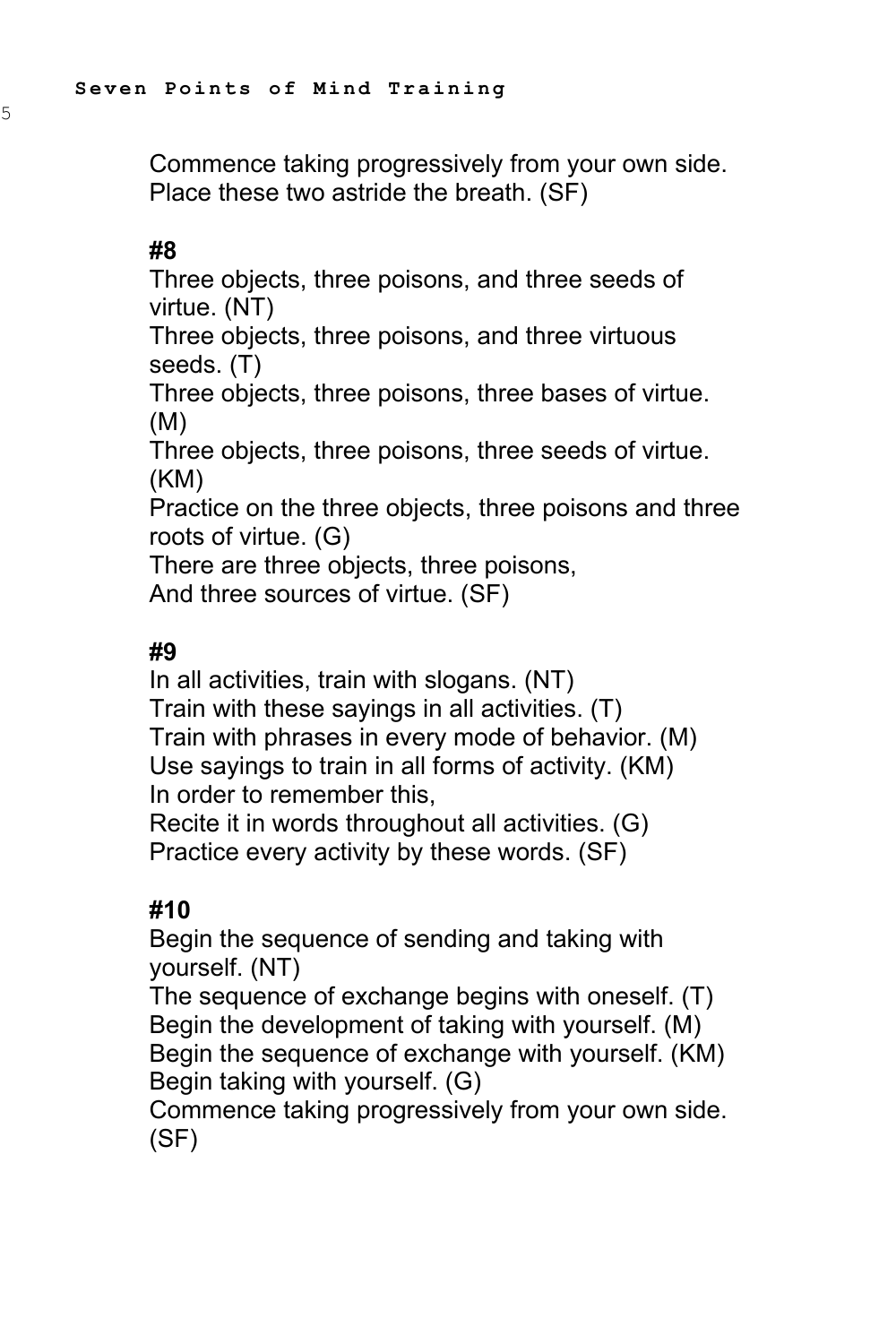# **Point Three: Carrying Whatever Occurs in Your Life Onto the Path**

#### **#11**

6

When the world is filled with evil,

Transform all mishaps into the path of Bodhi. (NT) When the world is filled with evil,

All mishaps should be transformed into the path of bodhi. (T)

When evils fills the inanimate and animate universes, change bad conditions to the Bodhi Path. (M) When evils fills the world and its inhabitants, change adverse conditions into the path of awakening. (KM) When the world and its beings are evil, transform the negative conditions into aids on the path of enlightenment. (G)

When the container and the contents are filled with evil, change this adverse circumstance into the path to full awakening. (SF)

### **#12**

Drive all blames into one. (NT, M, KM) Drive all blames onto oneself. (T) Place all the blame on one thing alone. (G) Banish the one object of every blame. (SF)

### **#13**

Be grateful to everyone. (T, NT, M, KM) And meditate on kindness to all. (G) Meditate on the great kindness of all. (SF)

## **#14**

Seeing confusion as the four kayas is unsurpassable shunyata protection. (NT) Seeing confusion as the four kayas is supreme shunyata protection. (T)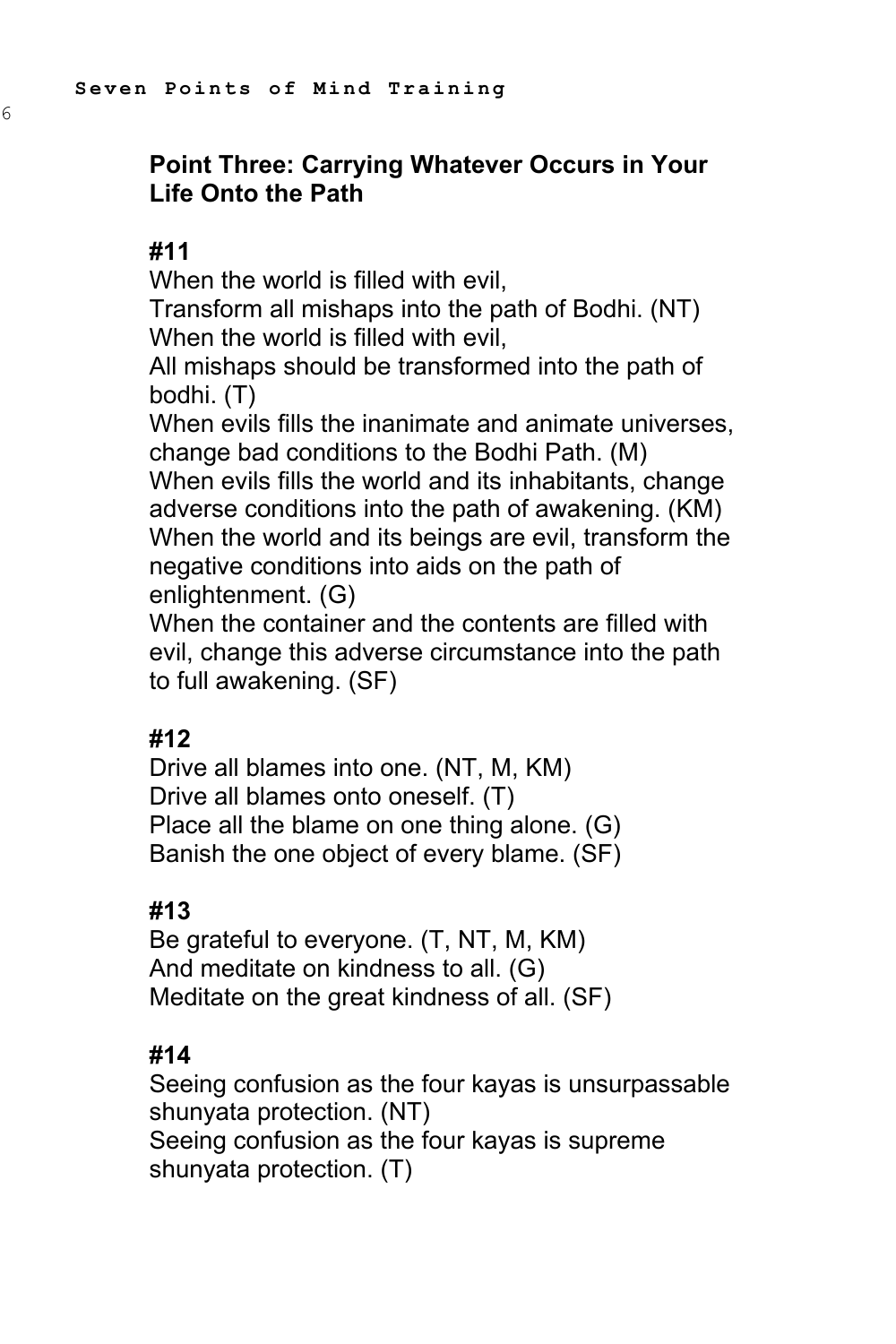The unsurpassable protection of emptiness is to see the manifestations of bewilderment as the four kayas. (M)

To see confusion as the four kayas,

The protection of emptiness is unsurpassable. (KM) Meditate that all confused appearances are the four Buddha-kayas. The best guardian is emptiness. (G)

# **#15**

7

Four practices are the best of methods. (NT) Four applications are the best method. (T) An excellent means is to have the four provisions. (M) The four applications are the best method. (KM) Having the four activities is the supreme method. (G) Possess the four preparations, the highest of means. (SF)

# **#16**

Whatever you meet unexpectedly, Join with meditation. (NT) In order to inspire unexpected bad circumstances onto the path, whatever you meet should be joined immediately with meditation. (T) In order to bring any situation to the path quickly, As soon as it is met, join it with meditation. (M) In order to take unexpected conditions as the path, immediately join whatever you meet with meditation. (KM)

Meditate on whatever occurs. (G)

Utilize every immediate circumstance for meditation.

# **Point Four: Bodhicitta Practice in Life and Death.**

# **#17**

Practice the five strengths, The condensed heart instructions. (NT)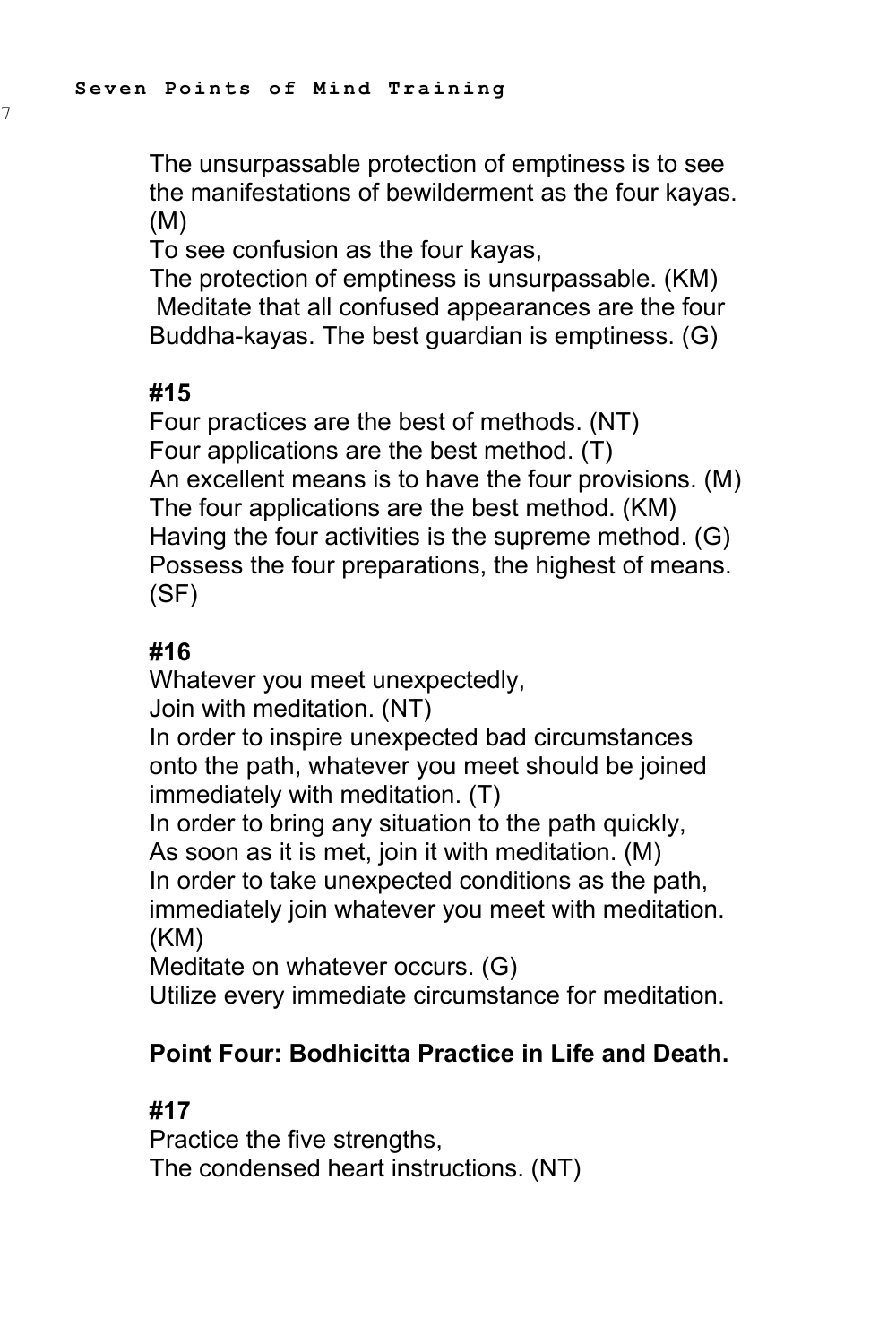The synopsis of the essence instruction is contained in the five strengths. (T)

The concise epitome of heart instruction: work with 'Five Forces'. (M)

A summary of the essential instructions, train in the five forces. (KM)

The essence of this teaching abbreviates into the application of the five powers. (G)

Gather together the abridged quintessence of this advice. Blend the practice of one life with the five forces. (SF)

## **#18**

The mahayana instruction for ejection of consciousness at death is the five strengths: how you conduct yourself is important. (NT)

The instruction for how to die in mahayana is the five strengths. Therefore, one should practice them. (T) The instructions for transference in the Mahayana are the "Five Forces". Behavior is important. (M)

The mahayana instructions for how to die are the five forces. How you act is important. (KM)

The Mahayana precept of transmigration lies in these five powers. And cherish the death posture. (G)

The instruction for the great vehicle transmigration of consciousness is to apply those very five forces, lying in the perfect position. (SF)

# **Point Five: Evaluation of Mind Training**

## **#19**

All dharma agrees at one point. (T, NT) The purpose of all Dharma is contained in one point. (M) All Dharma has a single purpose. (KM)

All dharmas condense into one theme. (G)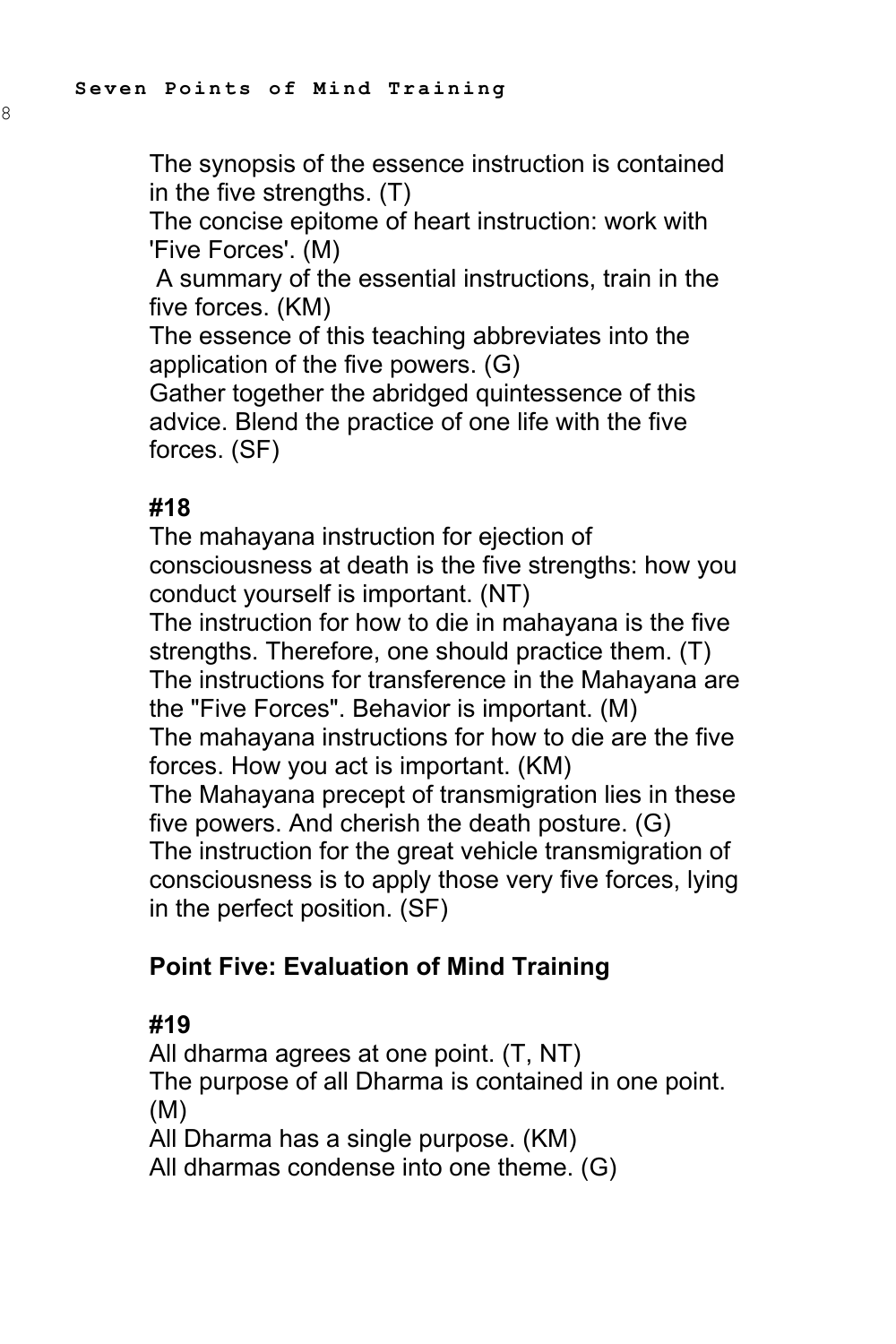All Dharma collects into one intention. (SF)

# **#20**

9

Of the two witnesses, hold the principal one. (NT) Of the two judges, hold the principal one. (T) Grasp the principal of two witnesses. (M) Of the two judges, rely on the principal one. (KM) Hold to the chief of the two witnesses. (G) Retain the two witnesses of foremost importance.

# **#21**

Always maintain only a joyful mind. (NT) Continuously apply only a joyful mind. (T) Always rely on just a happy frame of mind. (M) Always have the support of a joyful mind. (KM) The mind constantly relies upon joy alone. (G) One is always accompanied by only joyful thoughts. (SF)

# **#22**

If you can practice even when distracted,

You are well trained. (NT)

You are well trained if you can practice even when distracted. (T)

Even though you are distracted, if you can do it, it is still mind training. (M)

You are proficient if you can practice even when disturbed. (KM)

If there is ability even when wandering, this is a sign of progress. (G)

One is trained if one is capable, although distracted. (SF)

# **Point Six: Ethics of Mind Training**

# **#23**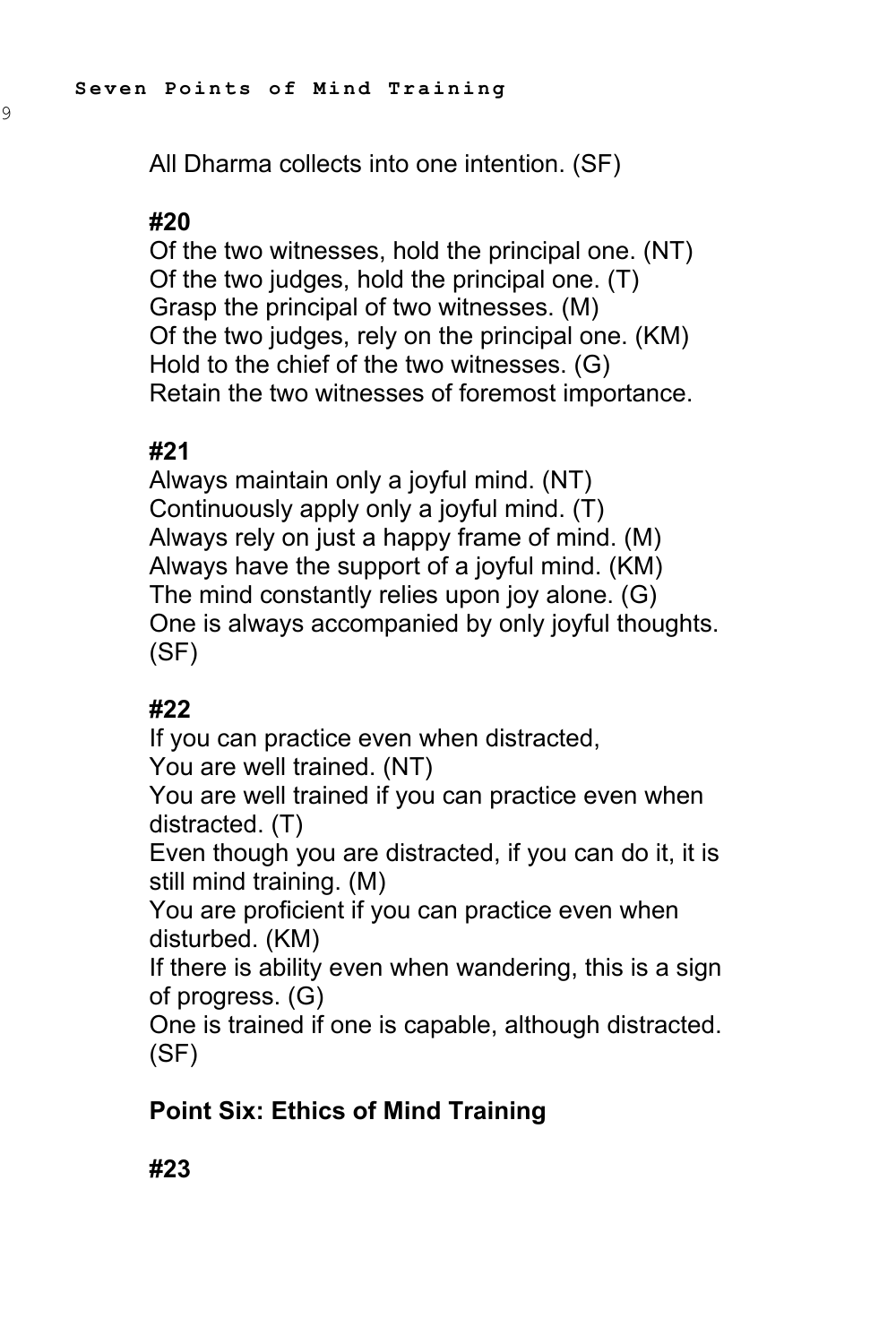Always abide by the three basic principles. (NT) Practice the three basic principles. (T) Always observe the three general points. (M) Always practice the three general principles. (KM) Constantly train in the three general points. (G) Always practice the three general points. (SF)

## **#24**

Change your attitude and relax as it is. (T) Change your inclination and then maintain it. (M) Change your attitude, but remain natural. (KM, NT)) Change your attitude while remaining natural. (SF)

## **#25**

Don't talk about injured limbs. (NT) Do not proclaim about injured limbs. (T) Do not discuss defects. (M) Do not talk about weak points. (KM) Do not speak about weakened limbs. (G) Speak not of the shortcomings of others. (SF)

## **#26**

Don't ponder others. (NT) Do not ponder others' weak points. (T) Don't think about anything that concerns others. (M) Don't think about the affairs of others. (KM) Do not judge others. (G) Think not about whatever is seen in others. (SF)

## **#27**

Work with the greater defilement first. (NT) Work through the greater defilement first. (T) Train first against the defilement that is greatest. (M) Work on the stronger disturbing emotions first. (KM) Purify the strongest delusion first. (G) Purify first whichever affliction is heaviest. (SF)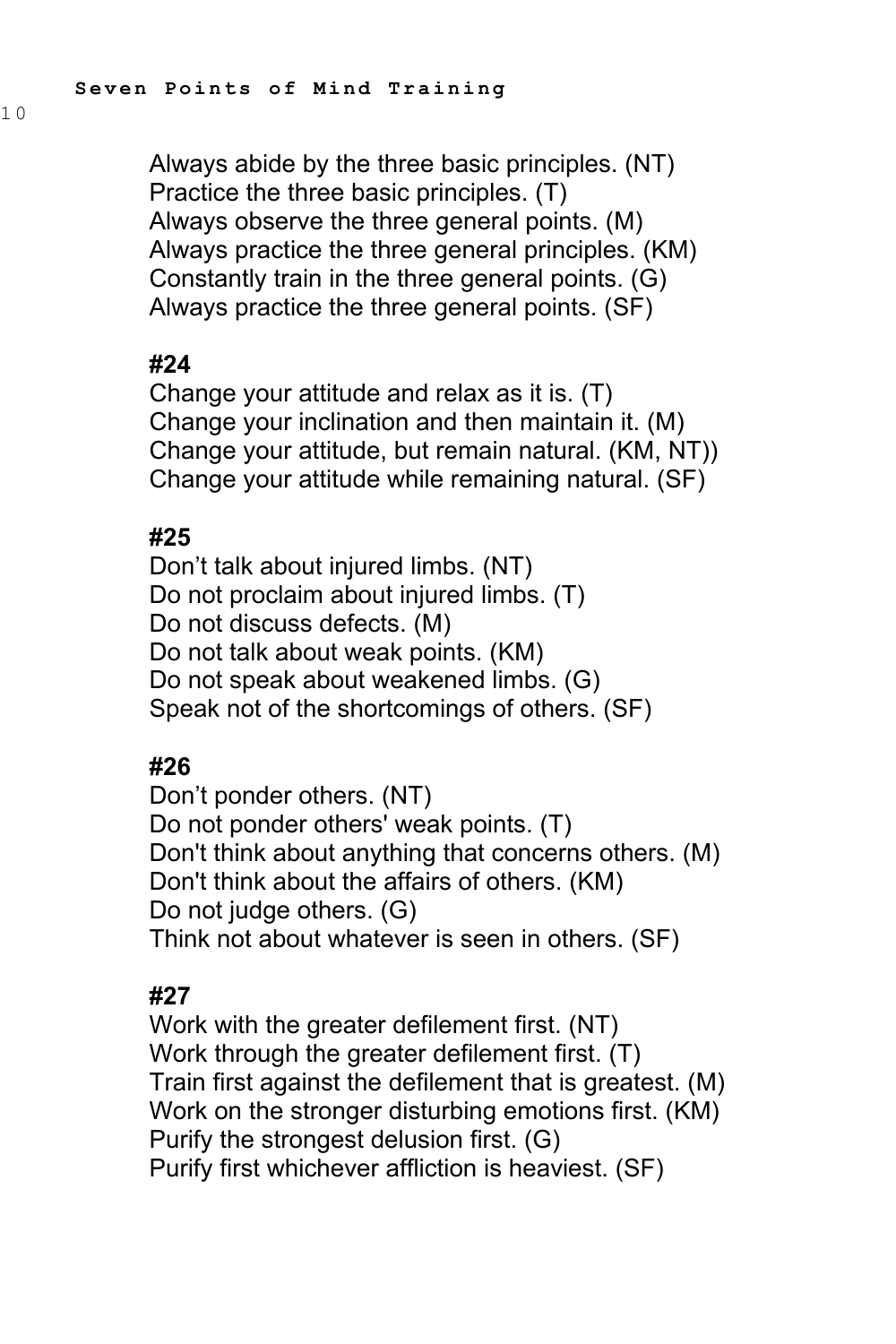Abandon any hope of fruition. (NT) Give up any possibilities of fruition. (T) Abandon all hopes of results. (M) Give up all hope for results. (KM) Abandon all expectations. (G) Give up all hope of reward. (SF)

# **#29**

Refrain from poisonous food. (T) Abandon poisoned food. (M) Give up poisonous food. (KM) Avoid food mixed with poison. (G) Abandon poisonous food. (SF, NT))

# **#30**

Don't be so predictable. (NT) Don't be predictable and Guileless. (T) Don't be consistent. (M) Don't rely on being consistent. (KM) Do not be lenient toward the wrong object. (G) Do not serve the central object leniently. (SF)

# **#31**

Don't malign others. (NT) Do not disparage people. (T) Don't make wicked jokes. (M) Don't be excited by cutting remarks. (KM) Do not mock weakness. (G) Be indifferent towards malicious jokes. (SF)

# **#32**

Don't wait in ambush. (T, NT, KM) Don't wait for an opportunity. (M) Do not lie in ambush. (SF)

1 1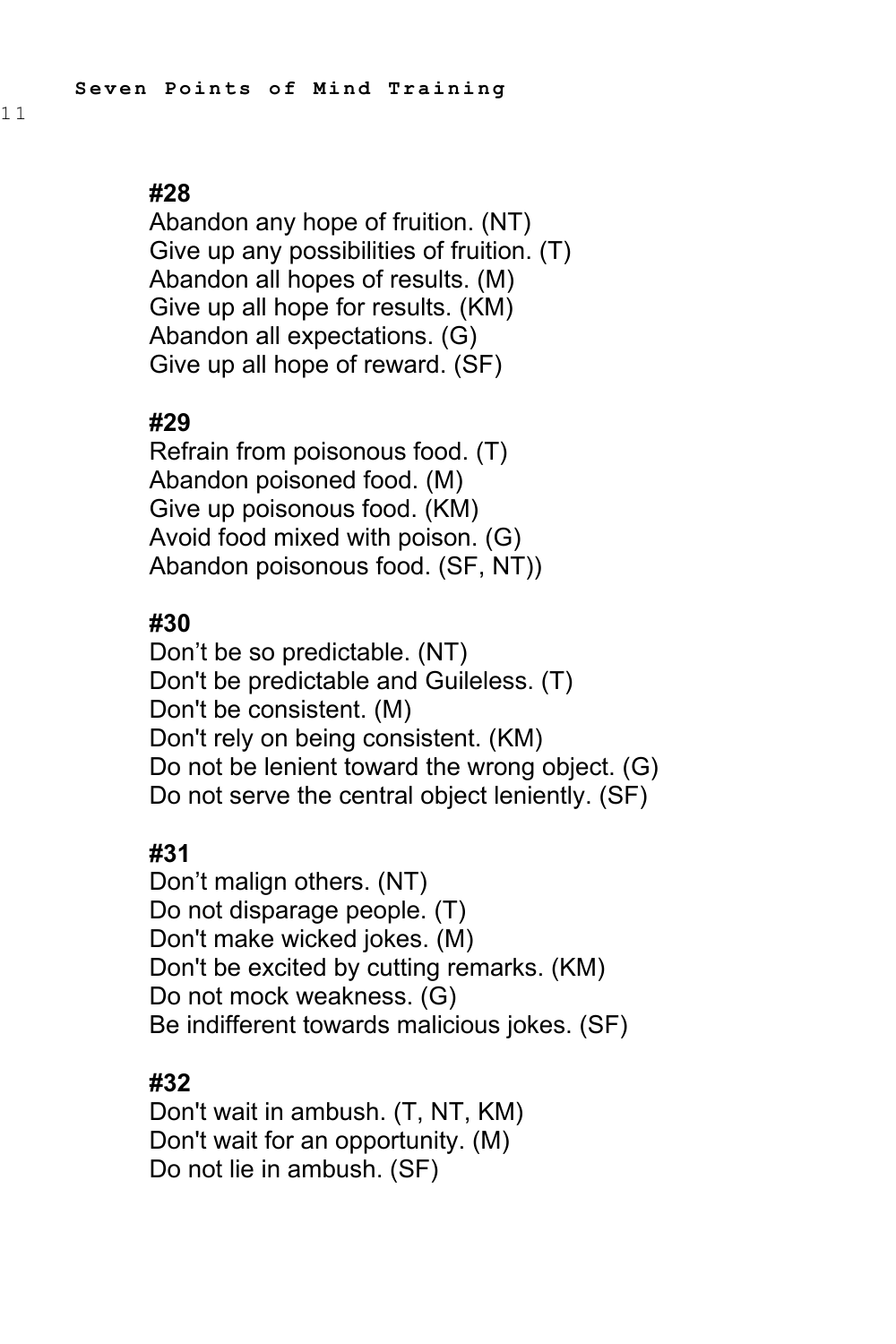1 2

Don't bring things to a painful point. (T, NT) Don't strike at the heart. (M) Don't make things painful. (KM) Do not strike sensitive areas. (G) Never strike at the heart. (SF)

## **#34**

Don't transfer the ox's load to the cow. (T, NT) Don't transfer the cow's load to the bull. (M) Don't put the horse's load on a pony. (KM) Do not put the load of a dzo on a bullock. (G) Do not load an ox with the load of a dzo. (SF)

### **#35**

Don't try to be fastest. (NT) Don't sharpen your competitiveness. (T) Don't back the favorite. (M) Don't aim to win. (KM) Do not hurry. (G) Do not compete by a last-minute sprint. (SF)

### **#36**

Don't act with a twist. (T, NT) Don't have wrong views. (M) Don't revert to magic. (KM) Do not be treacherous. (SF)

### **#37**

Don't make gods into demons. (NT) Don't bring down gods into demons. (T) Don't fall for the celestial demon. (M) Don't reduce a god to a demon. (KM) Do not turn a god into a devil. (G) Do not bring a god down to a devil. (SF)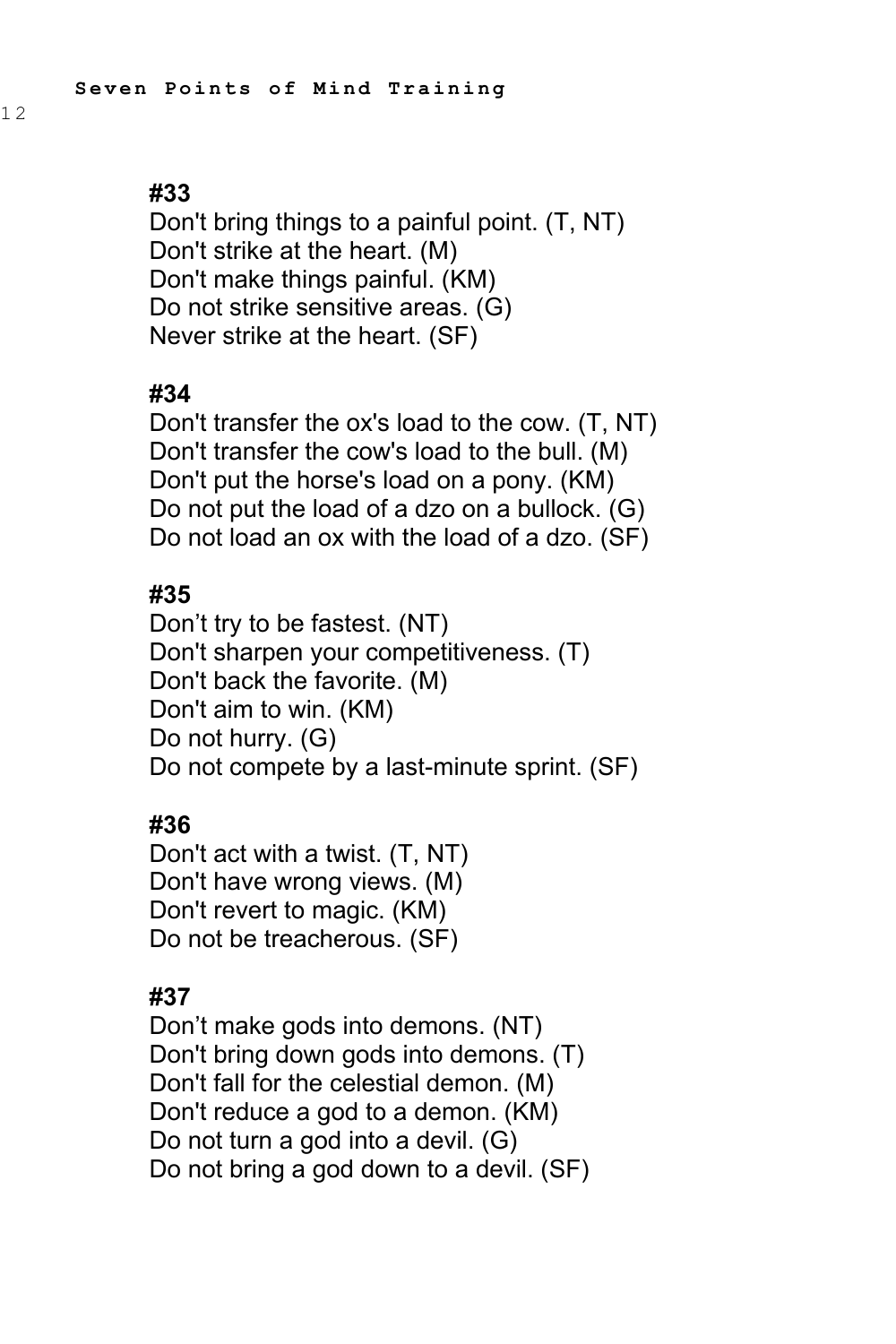1 3

Don't seek others' pain as the limbs of your own happiness. (NT) Don't seek others' pain as the limbs of one's own happiness. (T) Don't seek sorrow for spurious comforts. (M) Don't seek pain as a component of happiness. (KM) Do not rejoice in sorrow. (G) Do not inflict misery for possession of happiness. (SF)

# **Point Seven: Guidelines Of Mind Training**

## **#39**

All activities should be done with one intention. (NT) All activities should be done with one attitude. (T) All absorption are effected in one. (M) All active meditation is done in one way. (KM) Practice all yogas in one manner. (G) Practice all yogas (or activities) by one. (SF)

## **#40**

Correct all wrongs with one intention. (NT) All suppression of perversion should be done with one attitude. (T) One method will correct all wrong. (M) All corrections are made in one way. (KM) Face all discouragement in one manner. (G) Practice every suppression of interference by one. (SF)

## **#41**

Two activities: one at the beginning, one at the end. (T, NT)

At the beginning and at the end, there are two things to do. (M)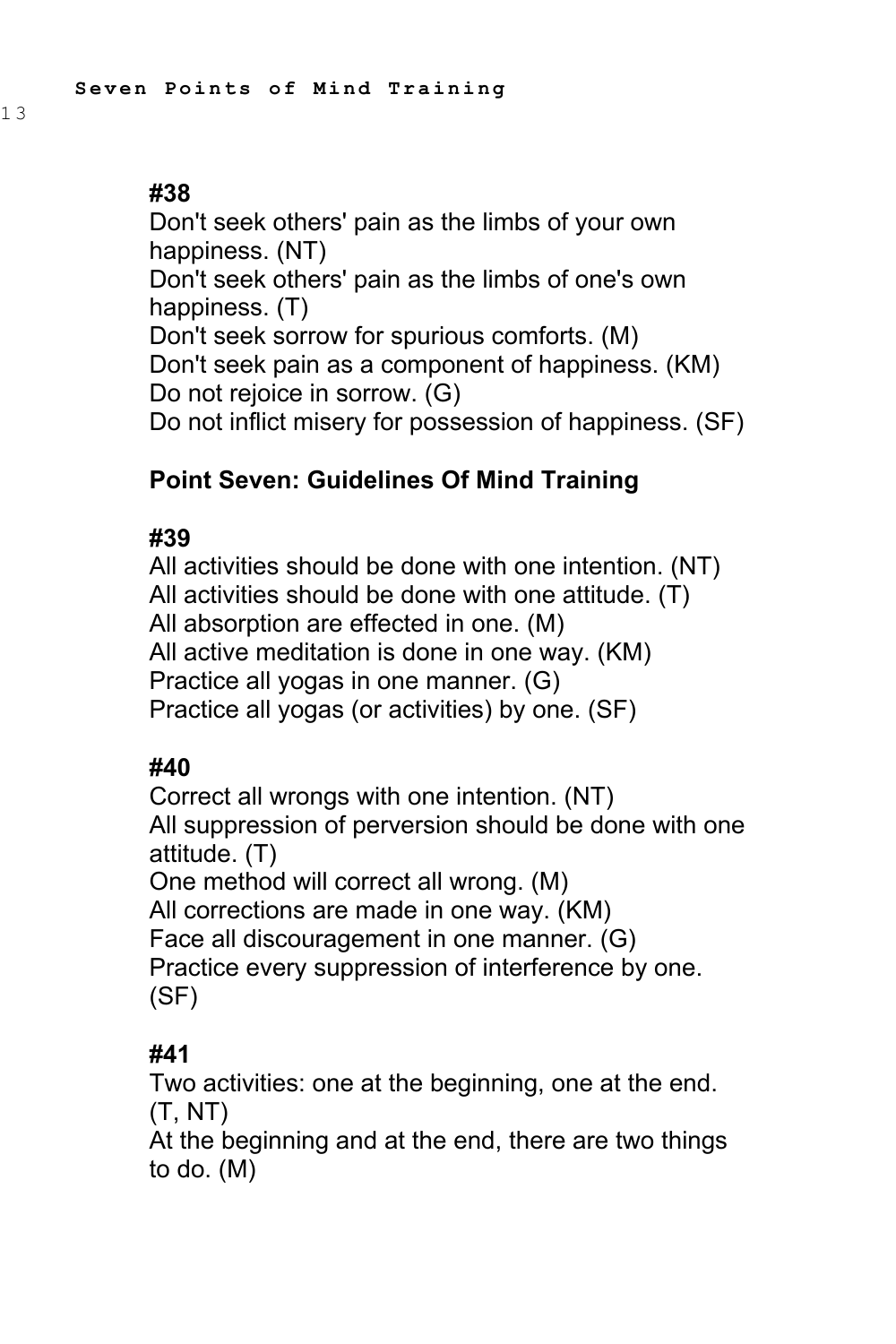1 4

At the beginning and at the end, two things to be done. (KM)

Engage two practices: One at the beginning and one at the end. (G)

There are two duties: at the beginning and the end. (SF)

# **#42**

Whichever of the two occurs, be patient. (NT) Whichever of the two occurs, it should be resolved into patience. (T) Be patient, whichever of the two occurs. (M) Whichever of the two occurs, be patient. Maintain patience for both. (G) Endure whichever situation arises, either (good or bad). (SF)

# **#43**

Observe these two, even at the risk of your life. (T, NT) Observe two precepts even at the risk of life. (M) Observe these two, even at the risk of your life. (KM)

Guard two things like you would your life. (G) Guard both points more previously than your life. (SF)

## **#44**

Train in the three difficulties (NT) Practice the three difficulties. (T) Learn the three difficulties. (M) Learn the three difficult points. (KM) Train in the three difficult practices. (G) Practice the three hardships. (SF)

# **#45**

Take on the three principal causes. (NT) Practice the three leading points of cause. (T)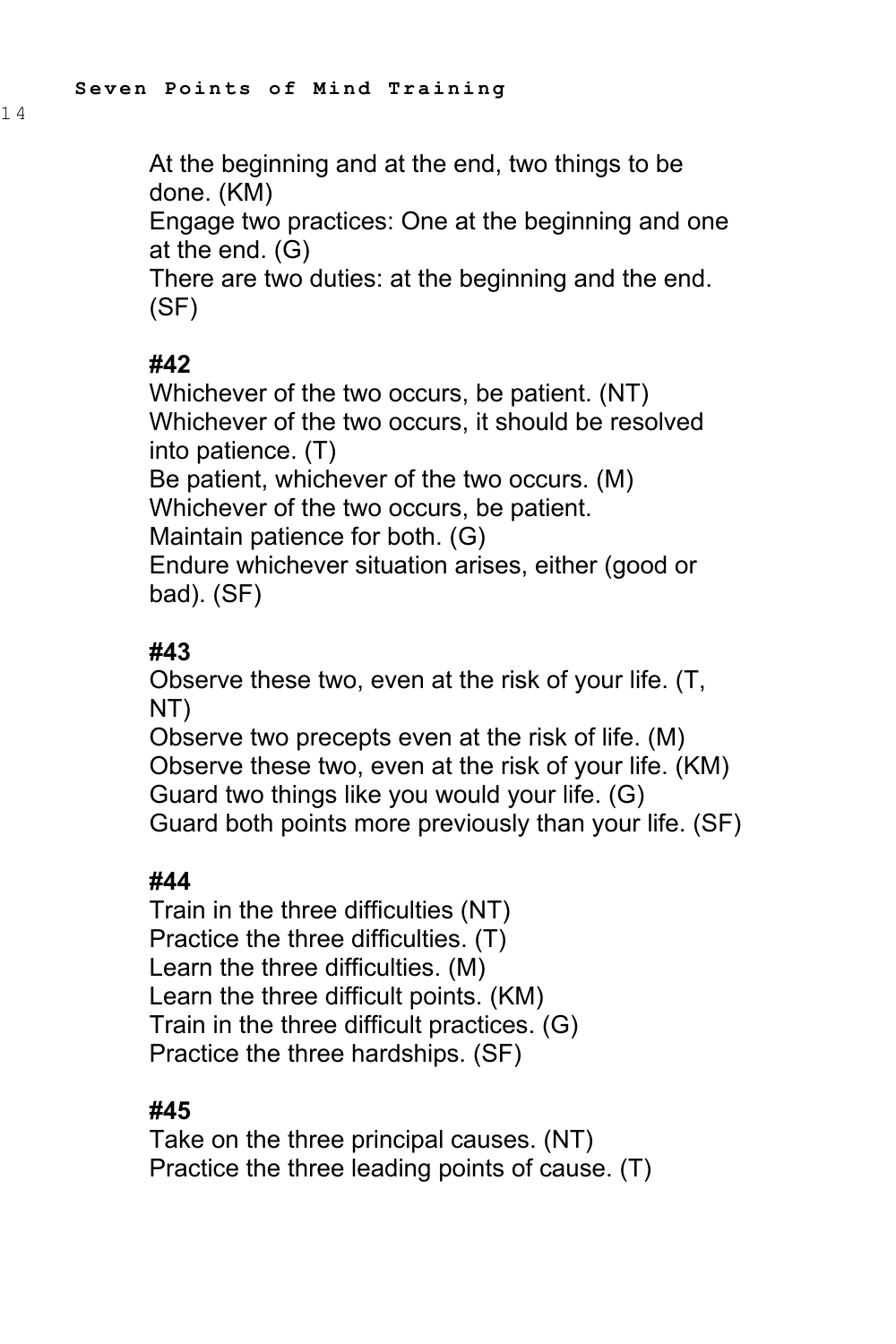Take up the three parts of the principal cause. (M) Take up the three primary resources. (KM) Cultivate the three principal causes. (G) Attain the three principle causes. (SF)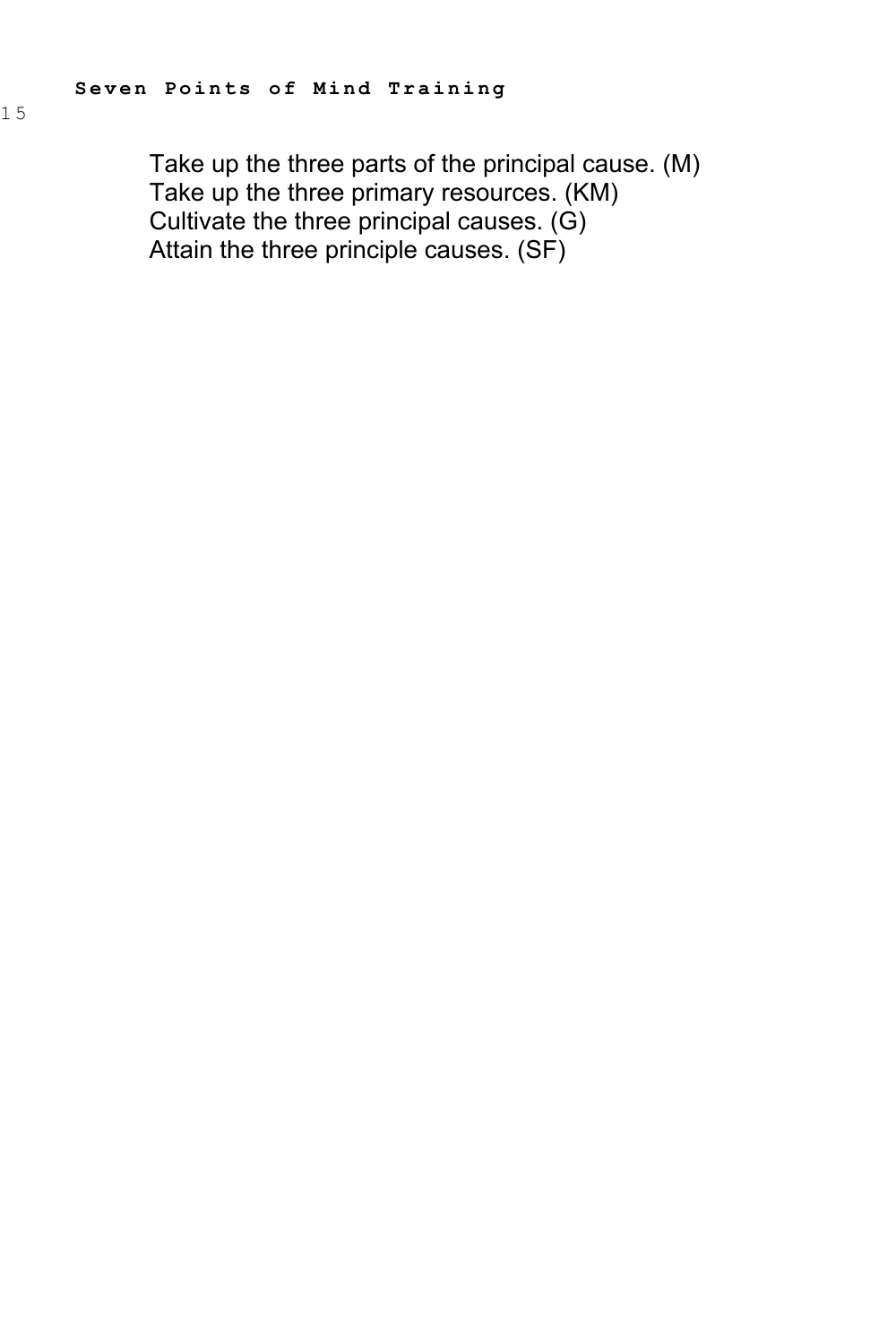1 6

Pay heed that the three never wane. (NT) Practice the three minds that won't diminish. (T) Meditate on the three things not to be destroyed. (M) Don't allow three points to weaken. (KM) Meditate on the three unmitigated qualities. (G) Meditate on the three undeclining attitudes. (SF)

### **#47**

Keep the three inseparable. (NT) One should have the three inseparables. (T) Make the three inseparable from virtue. (M) Make the three inseparable. (KM) Possess the three inseparables. (G) Possess the three inseparables. (SF)

### **#48**

Train without bias in all areas. It is crucial always to do this pervasively and wholeheartedly. (NT) Train impartially in all areas. Always do this thoroughly -- pervading everywhere. (T) Train impartially in every area; it's important to have trained deeply and pervasively in everything. (M) Train in all areas without partiality. Overall deep and pervasive proficiency is important. (KM) Practice without bias toward the objects. (G) Always practice with pure impartiality on all objects. Cherish the in-depth and broad application of all skills. (SF)

## **#49**

Always meditate on whatever provokes resentment. (NT)

Always meditate. especially on your sore points. (T) Always meditate on specific objects. (M)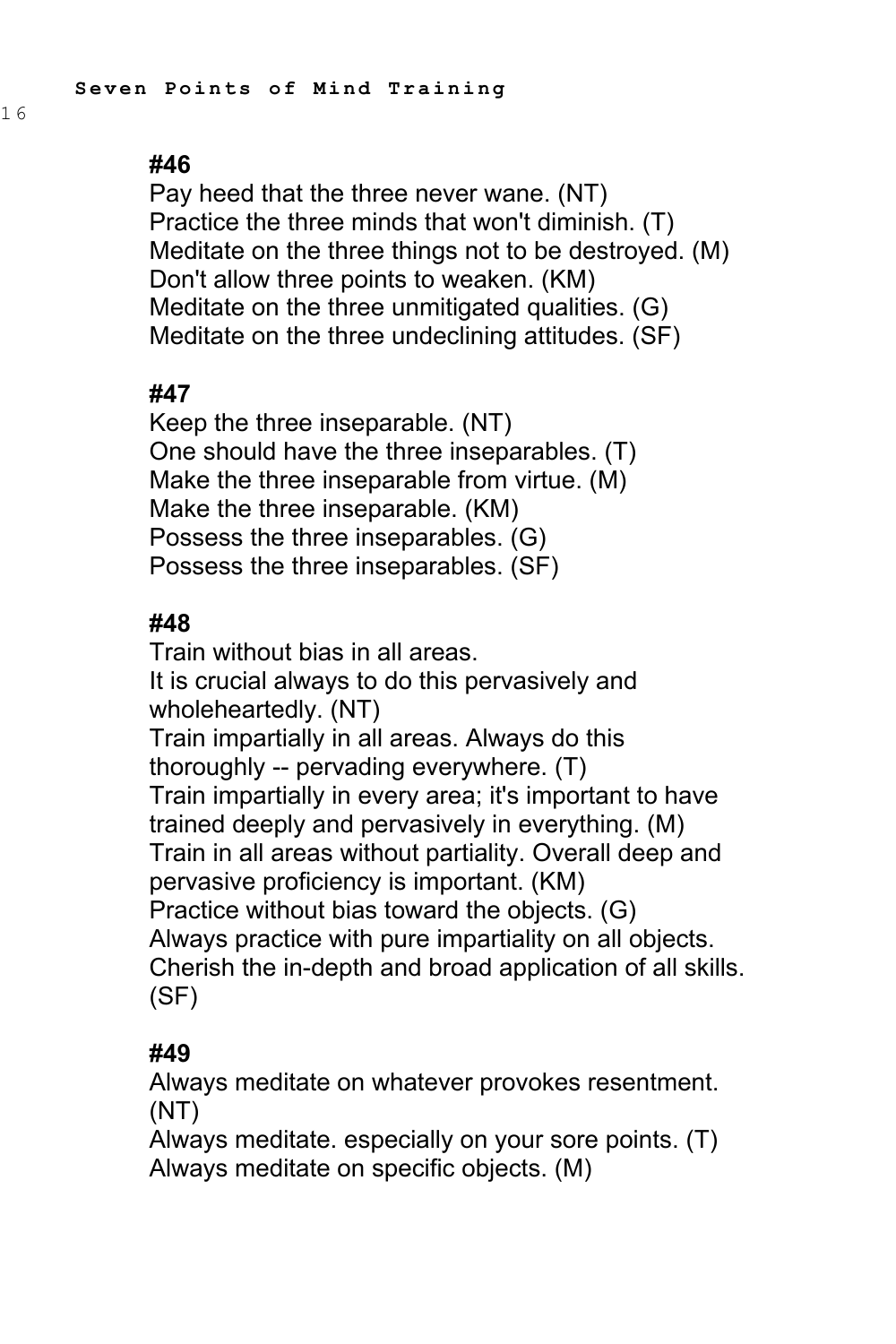Always meditate on volatile points. (KM) Constantly practice on special cases. (G) Always meditate on those closely related. (SF)

#### **#50**

Don't be swayed by external circumstances. (NT) You should not depend on external conditions. (T) You should have no concern for other factors. (M) Don't depend on external conditions. (KM) Do not rely upon external conditions. (G) Depend not upon other circumstances. (SF)

#### **#51**

This time, practice the main points. (NT) This time, practice the main point. (T) Therefore, apply yourself to other factors. (M) This time, practice the important points. (KM) Immediately accomplish what is important. (G) Exert yourself, especially at this time. (SF)

### **#52**

Don't misinterpret. (T, NT)) Don't do things backwards. (M) Don't make mistakes. (KM) Avoid wrong understanding. (G) Do not follow inverted deeds. (SF)

### **#53**

Don't fluctuate. (T) Don't vacillate. (M, NT)) Don't fluctuate. (KM) Do not practice with irregularity. (G) Do not be erratic. (SF)

### **#54**

Train wholeheartedly. (T, NT)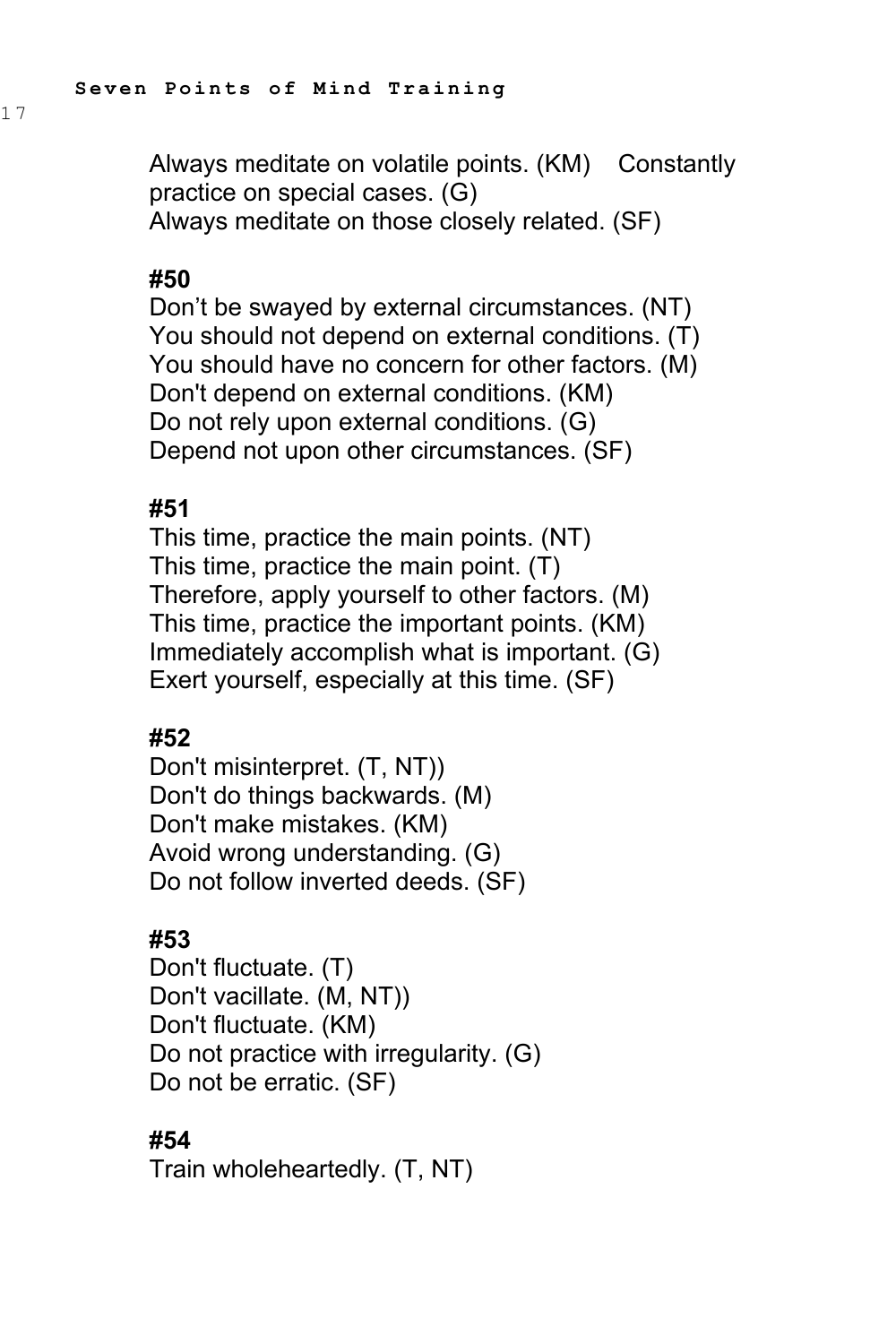Train as though cut off. (M) Train whole-heartedly. (KM) Practice with confidence. (G) Do not underestimate your ability. (SF)

### **#55**

Liberate yourself by examining and analyzing. (NT) You should liberate yourself by examining and studying. (T) You should find freedom by means of both examination and investigation. (M) Find freedom through both examination and investigation. (KM) Think deeply with insight and analysis. (G) Be liberated by two: examination and analysis. (SF)

# **#56**

Don't wallow in self-pity. (T, NT) Don't brag. (M) Don't wallow in self-esteem (KM) Do not become familiar with vanity. (G) Do not be boastful. (SF)

## **#57**

Don't be jealous. (T, NT) Don't be consumed by jealousy. (M) Don't be caught up in irritation. (KM) Do not respond with arrogance. (G) Do not retaliate. (SF)

## **#58**

Don't be frivolous. (NT) Don't act with fickleness. (T) Don't act capriciously. (M) Don't be temperamental. (KM) Do not be inconsistent. (G)